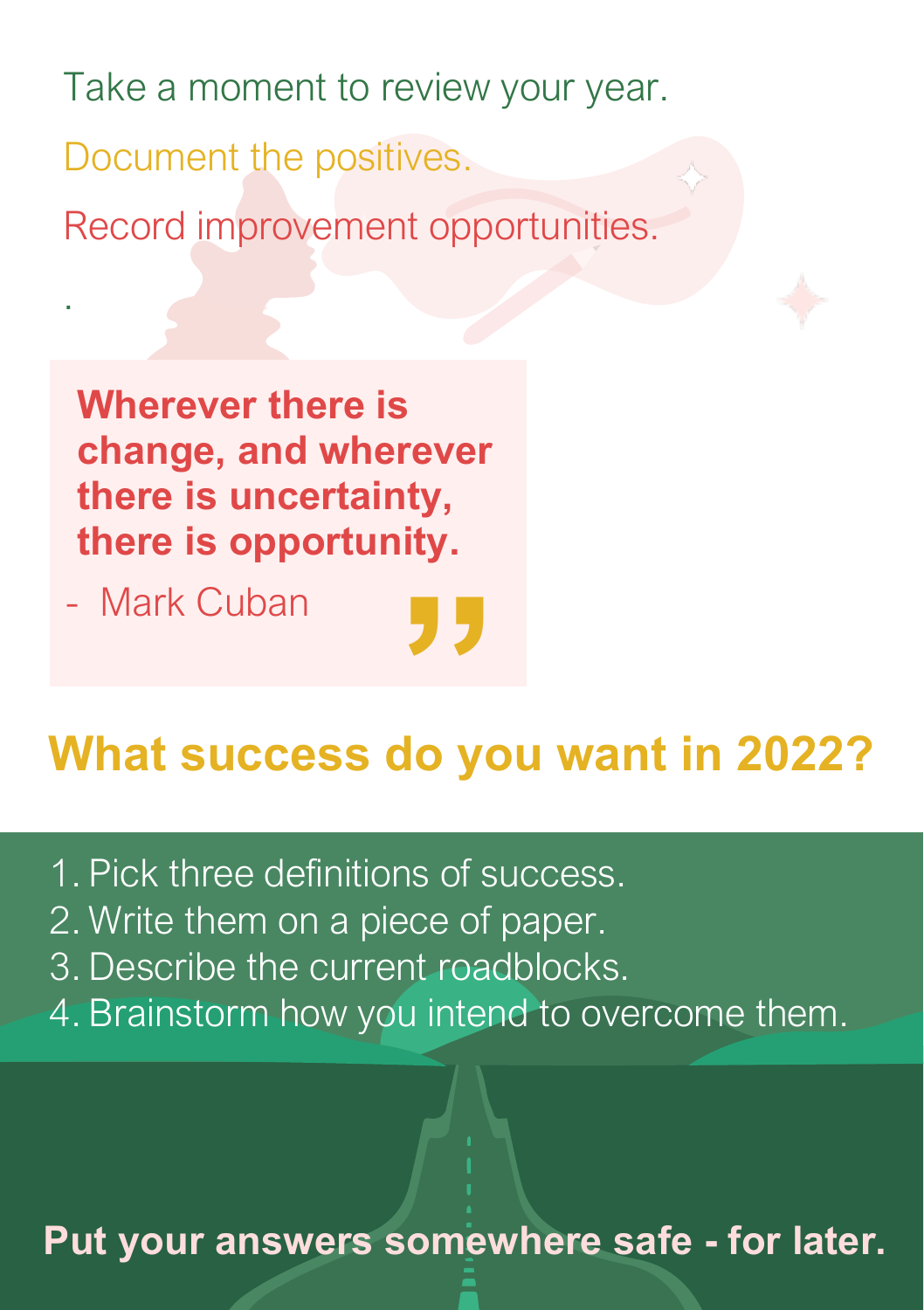# **EEDOM**

#### SEROTONIN

#### The Mood Stabiliser

- Sun exposure
- Mindfulness
- Nature walks

### OXYTOCIN

The Love Hormone

- Socialise
- Physical touch
- Pet an animal





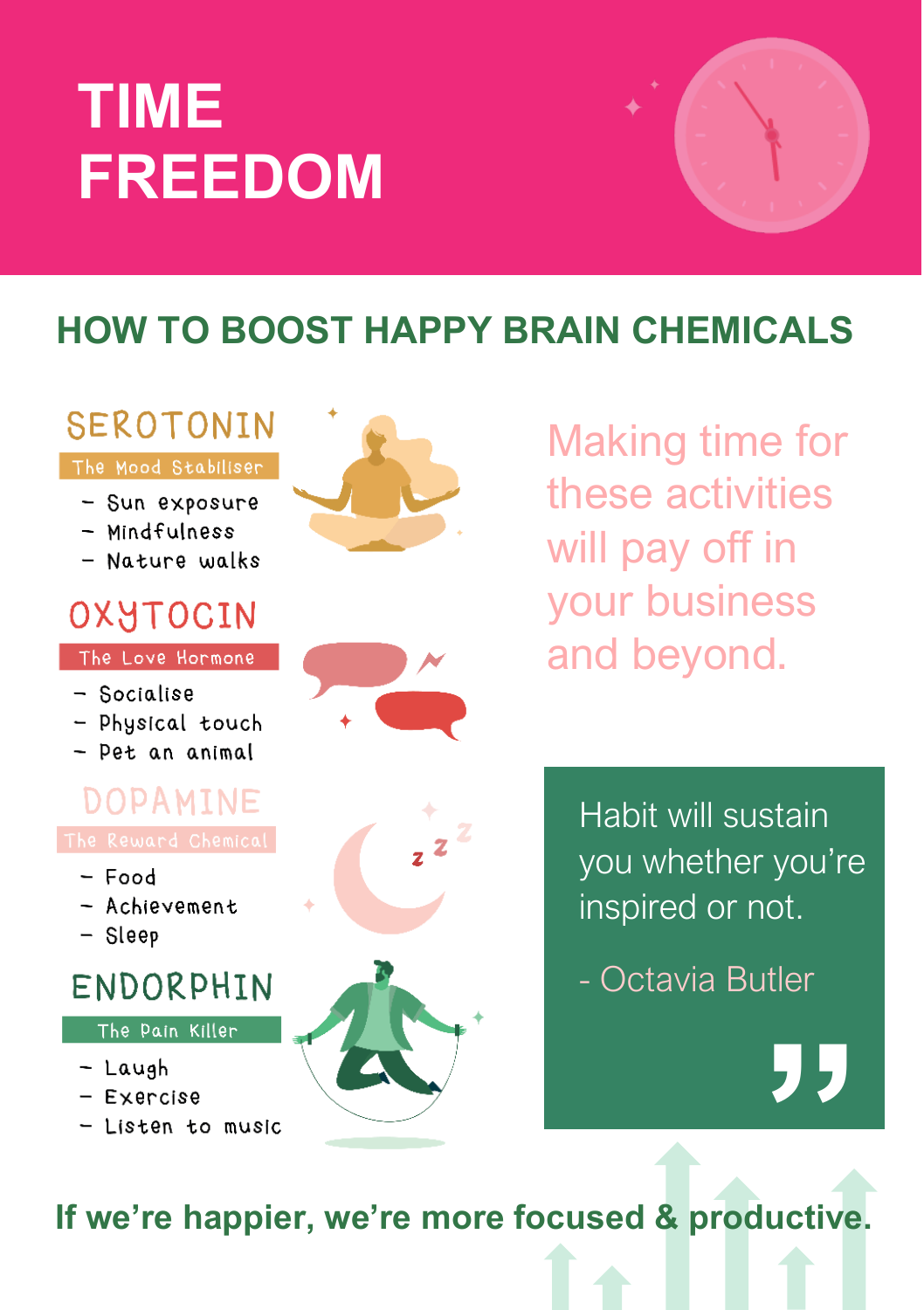## **When you're done doing what's good for you, here's 10 TV series to binge:**

- 1. Ted Lasso.
- 2. Mare of Easttown.
- 3. The Flight Attendant. 8. Vigil.
- 4. Sex Education.
- 5. The Billion-dollar Code. 10.Squid Game.
- 6. The Undoing.
- 7. Clickbait.
	-
	- 9. Maid.
- 



#### **Or, check out these apps to keep your brain sharp.**

- 1. Happify overcome negative thoughts and life's challenges.
- 2. Duolingo learn a new language.
- 3. Balance meditate to improve sleep and reduce stress.
- 4. Lumosity strengthening brain training games.
- 5. Ten Percent Happier meditations, stories and inspiration.
- 6. TED learn from world-class thinkers.
- 7. Fit Brains Trainer improve memory and concentration.
- 8. Mnemonist improve memorisation skills.
- 9. edX expand your knowledge.
- 10. Words With Friends play with others to build vocabulary.

### **Time you enjoy wasting is not wasted.**

- John Lennon **"**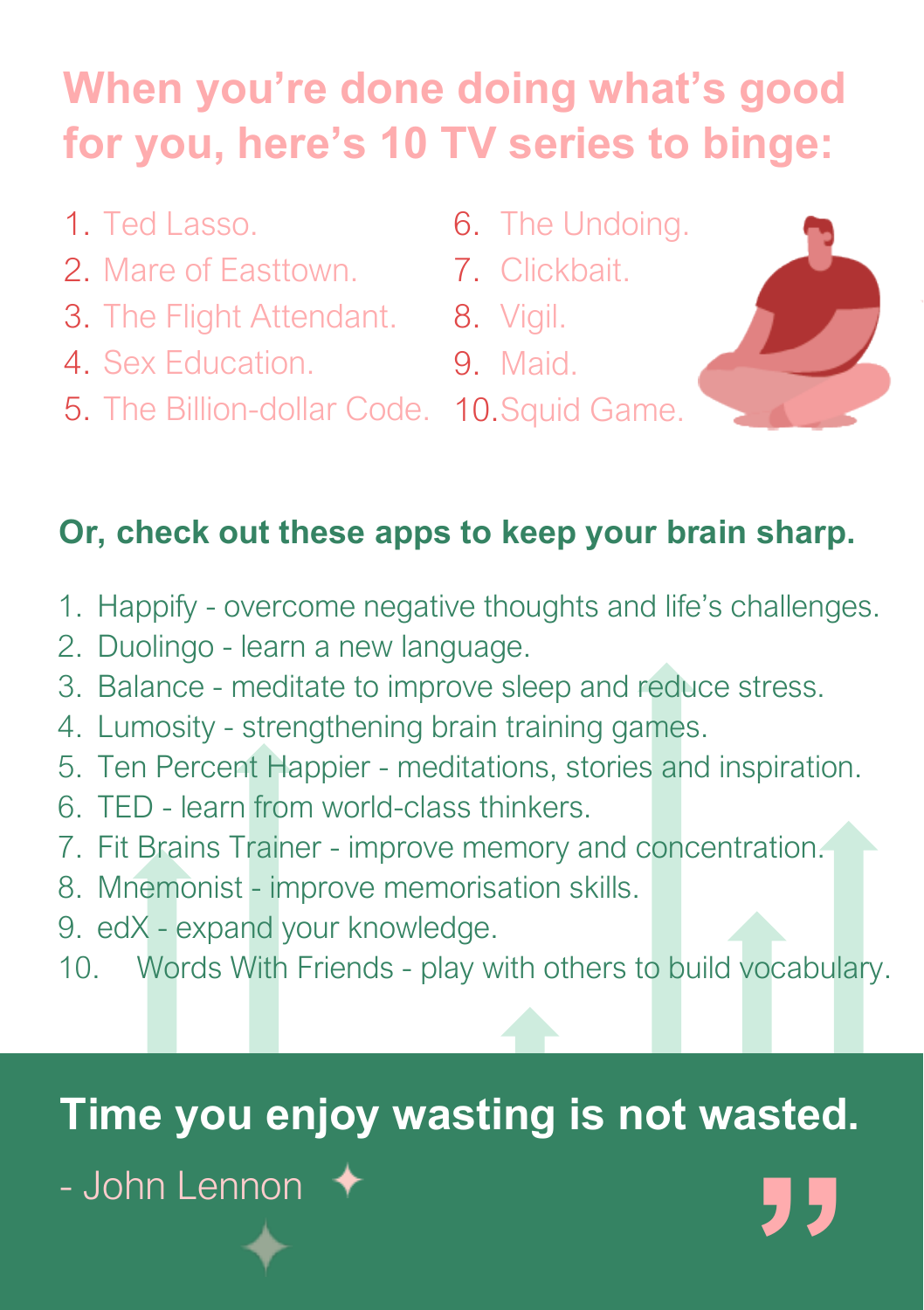# **MIND FREEDOM**

## **If 2021 was a cocktail it would be a… Salty Dog**

## INGREDIENTS

150ml grapefruit juice 45 ml vodka

Coarse sea salt

Ice

Sliced grapefruit to garnish



- 1. Place salt on a small plate. Moisten the rim of the glass with a grapefruit slide and dip rim in salt!
- 2. Fill glass with ice.
- 3. Shake grapefruit juice and vodka until combined. Pour into glass and garnish with grapefruit slice.

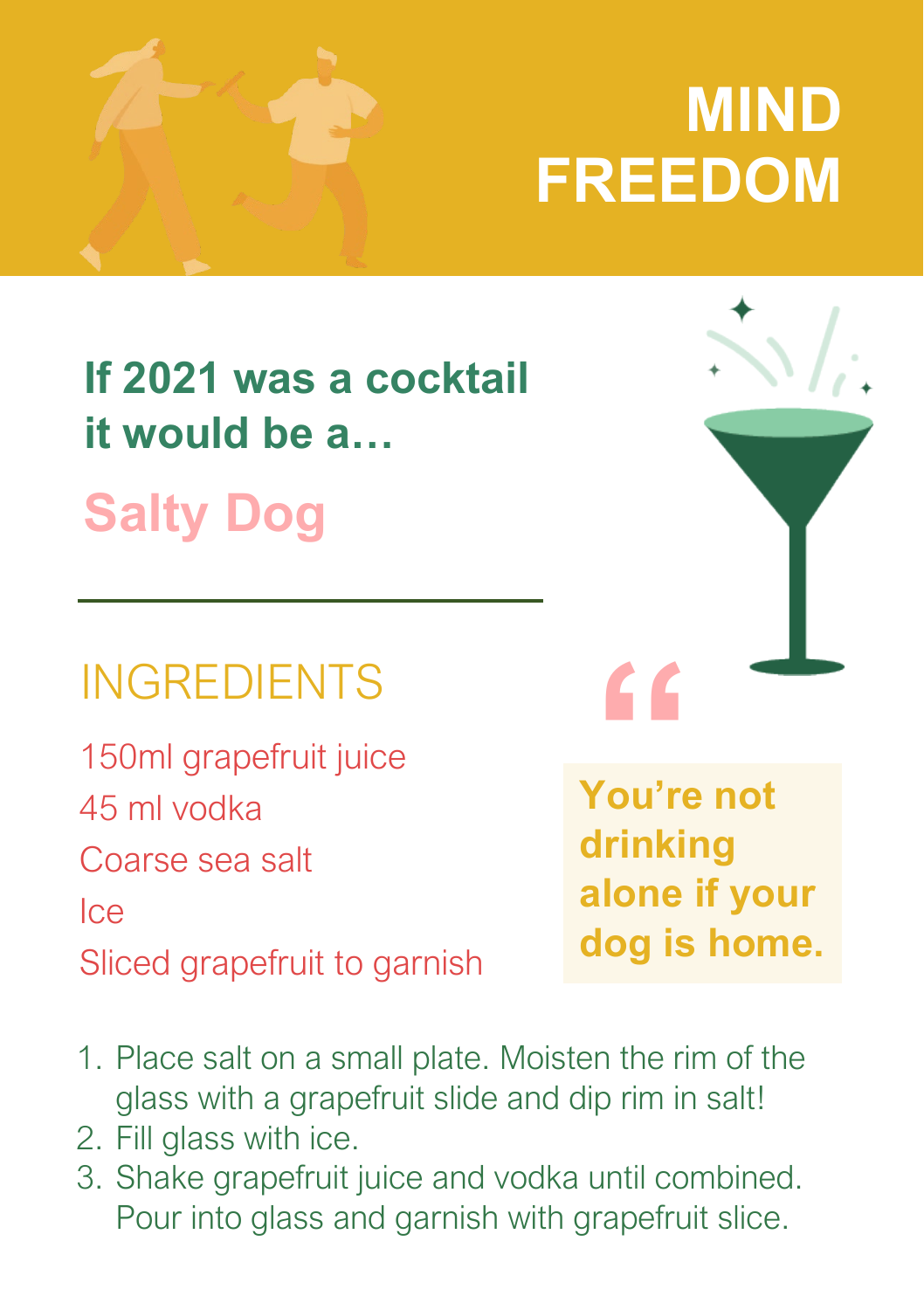# **FINANCIAL FREEDOM**

Step 1: Review your personal budget and identify areas to trim. Step 2: Determine how much you *really* need from your business. Step 3: Refine your processes to ensure you get paid faster. Step 4: Review and minimise expenses. Step 5: Make it through the year with less financial stress.

BUDGET: A mathematical confirmation of your suspicions. - A.A. Latimer **"**

### **Need help?**

We have a free personal budget template & other resources that can help.

**Revel in the joy achieved by spending money on things that make you happy.**

**Just know the point at which more of the thing doesn't make you any happier…**

Do 5 pairs of new shoes make you happier than 2?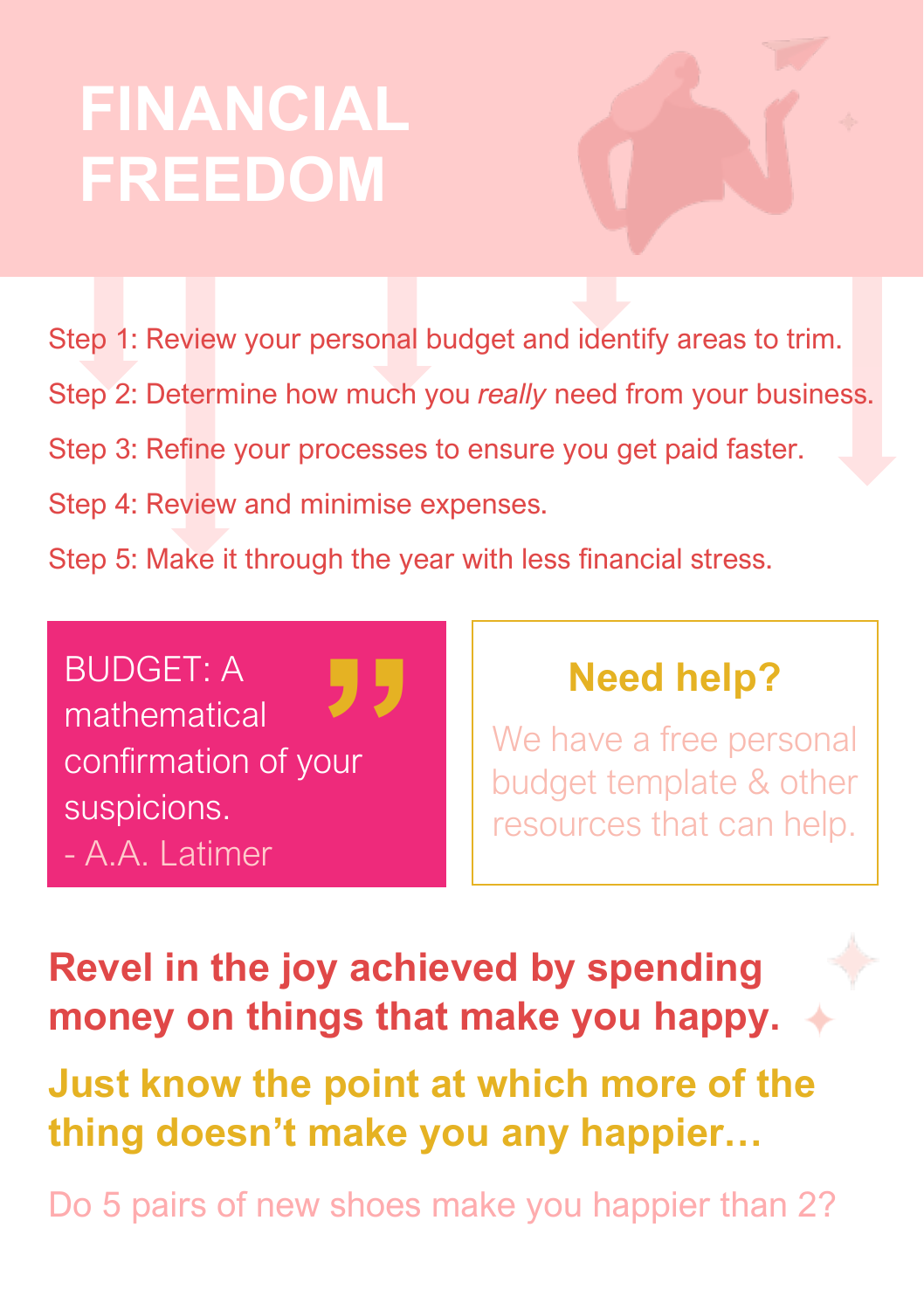For some, spreading positivity and kindness in '21, has come at the expense of personal wellbeing.

## **Burn out can look like…**



Reading (and addressing) the signs before you hit rock bottom can help you maintain financial freedom.

HUMAN FOR TOO BURNOUT HAPPENS WHEN YOU AVOID BEING LONG.

YOU AVOID BEING YOU AVOID BEING BURNOUT HAPPENS WHEN HUMAN FOR TOO LONG.